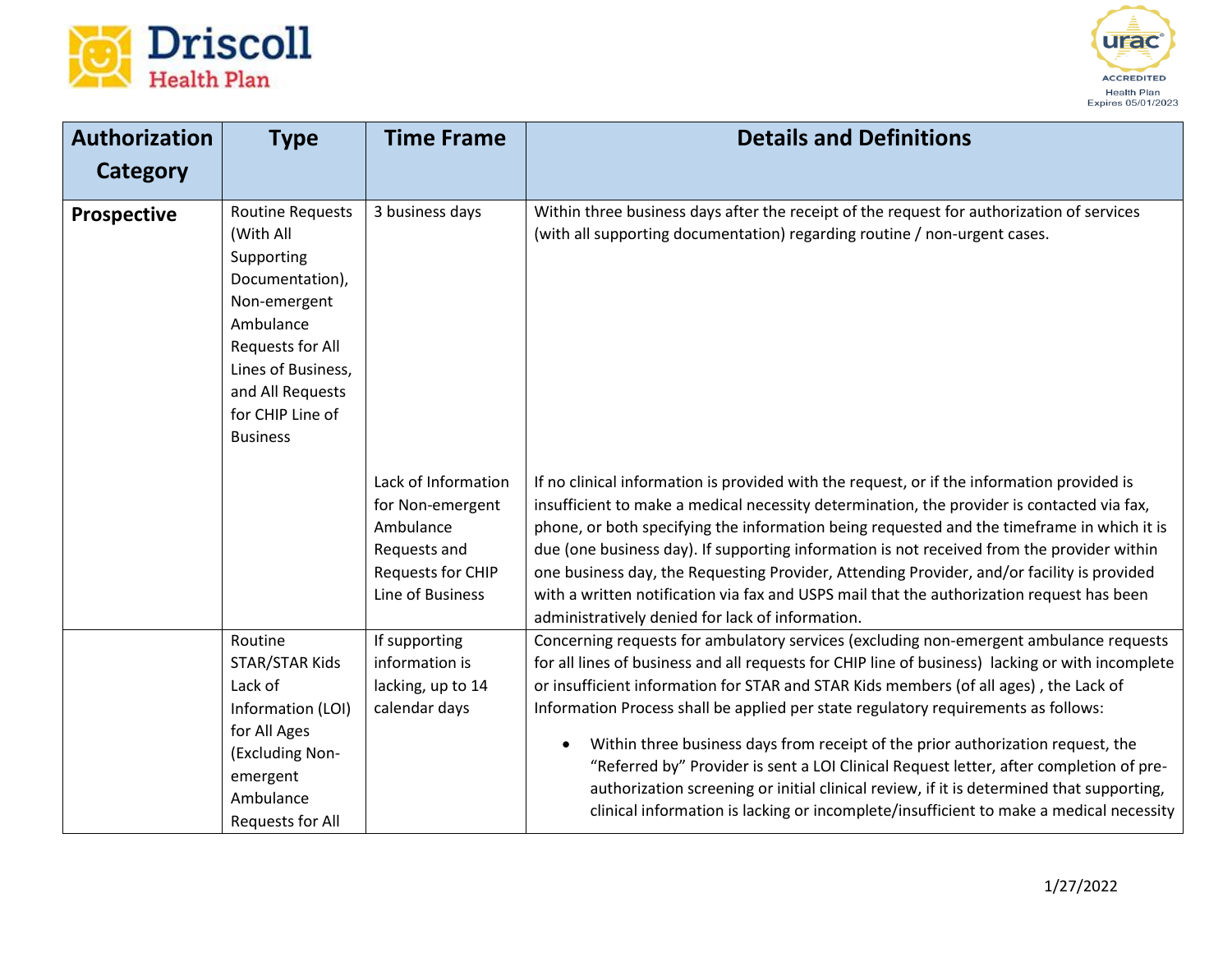



| <b>Lines of Business</b><br>and All Requests<br>for CHIP Line of<br>Business) |                                                                       | determination. The LOI Clinical Request letter will describe specifically what is<br>lacking in order to make a determination and the timeframe in which it is due<br>(three business days). The "Referred to" Provider and the Member receive a copy of<br>the LOI Clinical Request letter.<br>If the requested information is not received from the provider within three business<br>days, the request is forwarded to a medical director for review of medical necessity,<br>which could result in a medical necessity denial due to incomplete or insufficient<br>documentation. The Medical Director will have two business days from the date the<br>request was forwarded to him/her to make a decision on the request.<br>After the Medical Director makes a decision on the request, one business day is<br>provided for peer-to-peer reasonable opportunity discussion prior to entering a<br>final determination. Upon his/her request, the Requesting Provider will have the<br>opportunity to discuss the request with another provider of the same or similar<br>specialty, but not necessarily the same subspecialty, and has experience in treating<br>the same category of population as the Member on whose behalf the request was<br>submitted.<br>Final determination is entered on the referral request within three business days<br>from the date the request was forwarded to the medical director. The "Referred to"<br>and "Referred by" Providers, Attending Provider, and/or facility is provided with a<br>written notification via fax and USPS mail. The Member is provided with a written<br>notification via USPS mail. |
|-------------------------------------------------------------------------------|-----------------------------------------------------------------------|-----------------------------------------------------------------------------------------------------------------------------------------------------------------------------------------------------------------------------------------------------------------------------------------------------------------------------------------------------------------------------------------------------------------------------------------------------------------------------------------------------------------------------------------------------------------------------------------------------------------------------------------------------------------------------------------------------------------------------------------------------------------------------------------------------------------------------------------------------------------------------------------------------------------------------------------------------------------------------------------------------------------------------------------------------------------------------------------------------------------------------------------------------------------------------------------------------------------------------------------------------------------------------------------------------------------------------------------------------------------------------------------------------------------------------------------------------------------------------------------------------------------------------------------------------------------------------------------------------------------------------------------------------------|
| Urgent                                                                        | ASAP after receipt<br>of the request but<br>no later than 24<br>hours | DHP processes urgent requests as soon as possible after receipt of the request, but no later<br>than 24 hours, if the application of the time periods for making non-urgent care<br>determinations:<br>Could seriously jeopardize the life or health of the Member or the ability of the<br>$\bullet$<br>Member to regain maximum function, or<br>In the opinion of a physician with knowledge of the Member's medical condition,<br>$\bullet$<br>would subject the Member to severe pain that cannot be adequately managed<br>without the care or treatment that is being requested.                                                                                                                                                                                                                                                                                                                                                                                                                                                                                                                                                                                                                                                                                                                                                                                                                                                                                                                                                                                                                                                                     |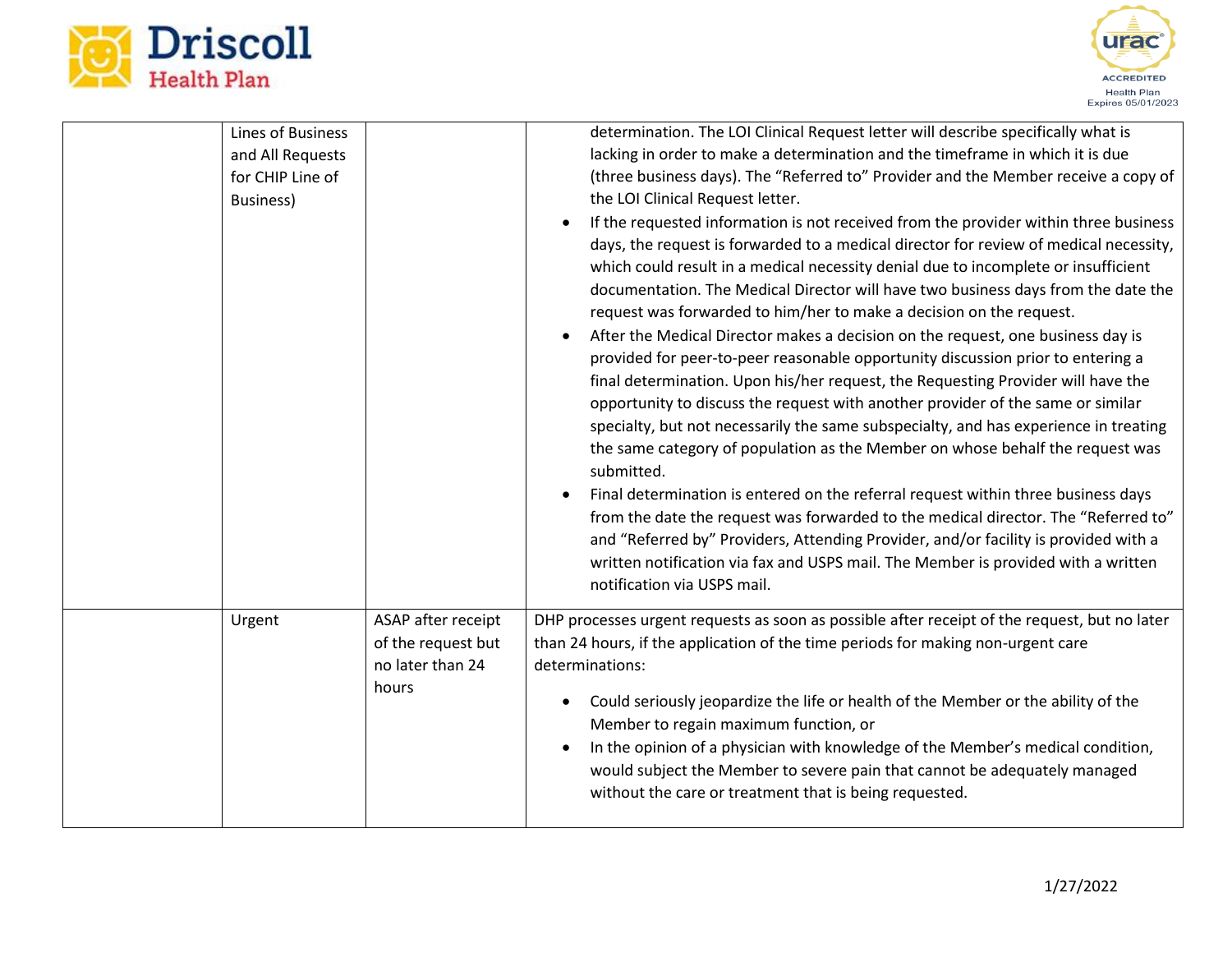



|                                     |        | An urgent condition means:<br>A health condition, including an urgent behavioral health situation that is not an<br>emergency but is severe or painful enough to cause a prudent layperson,<br>possessing the average knowledge of medicine, to believe that his or her condition<br>requires medical evaluation or medical treatment within 24 hours to prevent<br>serious deterioration of the Member's condition or health.<br>An urgent behavioral health situation means:<br>A behavioral health condition that requires attention and assessment within 24<br>hours but which does not place the Member in immediate danger to himself or<br>herself or others and the Member is able to cooperate with treatment.                                                                                                                                                                                                                                                                                                                                                                                                                          |
|-------------------------------------|--------|---------------------------------------------------------------------------------------------------------------------------------------------------------------------------------------------------------------------------------------------------------------------------------------------------------------------------------------------------------------------------------------------------------------------------------------------------------------------------------------------------------------------------------------------------------------------------------------------------------------------------------------------------------------------------------------------------------------------------------------------------------------------------------------------------------------------------------------------------------------------------------------------------------------------------------------------------------------------------------------------------------------------------------------------------------------------------------------------------------------------------------------------------|
| Post-<br>Stabilization/<br>Emergent | 1 hour | Within one hour from receipt of authorization request for post-stabilization, care<br>subsequent to emergent treatment of life-threatening conditions. Emergency Medical<br>Conditions and Emergency Behavioral Health Conditions will not require prior<br>authorization.<br>No authorization is required for emergency care.<br>"Emergency care" means:<br>Health care services provided in a hospital emergency facility or comparable facility<br>to evaluate and stabilize medical conditions of a recent onset and severity,<br>including severe pain, that would lead a prudent layperson possessing an average<br>knowledge of medicine and health to believe that the Member's condition,<br>sickness, or injury is of such a nature that failure to get immediate medical care<br>could:<br>Place the Member's health in serious jeopardy;<br>$\circ$<br>Result in serious impairment to bodily functions;<br>$\circ$<br>Result in serious dysfunction of bodily organ or part;<br>$\circ$<br>Result in serious disfigurement; or<br>$\circ$<br>For a pregnant woman, result in serious jeopardy to the health of the fetus.<br>$\circ$ |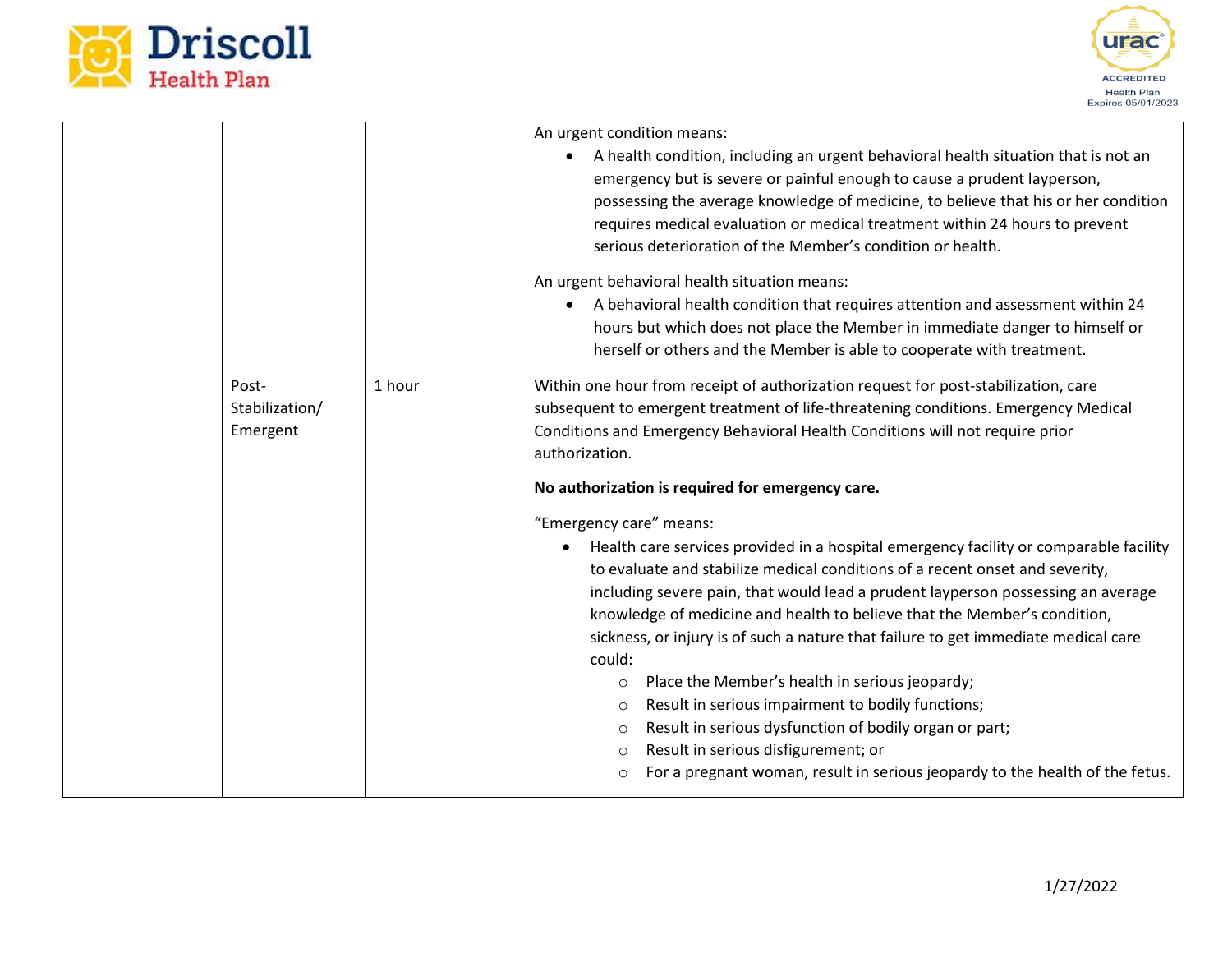



| <b>Concurrent</b> | Routine Non-                             | 1 business day                                                 | DHP reviews and issues determinations on prior authorization requests with respect to a                                                                                                                                                                                                                                                                                                                                                                                                                                                                                                                                                                                                             |
|-------------------|------------------------------------------|----------------------------------------------------------------|-----------------------------------------------------------------------------------------------------------------------------------------------------------------------------------------------------------------------------------------------------------------------------------------------------------------------------------------------------------------------------------------------------------------------------------------------------------------------------------------------------------------------------------------------------------------------------------------------------------------------------------------------------------------------------------------------------|
|                   | Urgent                                   | 1 business day for<br>DC planning services                     | recipient who is hospitalized at the time of the request according to the following time<br>frames:<br>within one business day after receiving the request (with all supporting<br>documentation) or identifying the need to extend, including if the request is<br>submitted by a provider including an Out of Network provider or Provider of Acute<br>Care Inpatient Services, or the request is submitted by a Member or Provider for<br>services or equipment that will be necessary for the care of the Member<br>immediately upon discharge; or<br>within one hour of receiving the request if the request is related to transfer and post                                                   |
|                   |                                          | Lack of information                                            | stabilization care or a life-threatening condition.                                                                                                                                                                                                                                                                                                                                                                                                                                                                                                                                                                                                                                                 |
|                   |                                          |                                                                | Facilities must submit admission notification to DHP within one business day of admission<br>and clinical documentation supporting medical necessity of the stay within two business<br>days of admission. If additional information is required for continued stay, DHP will contact<br>the facility. The due date for additional clinical is within one business day of the request. If<br>supporting information is not received from the provider by the date due, the Requesting<br>Provider, Attending Provider, and/or facility is provided with a written notification via fax<br>and USPS mail that the authorization request has been administratively denied for lack of<br>information. |
|                   | <b>Reductions</b><br><b>Terminations</b> | 1 business day                                                 | Reductions or terminations of a previously approved course of treatment:<br>DHP issues the determination early enough to allow the patient to request a review<br>$\bullet$<br>and receive a decision before the reduction or termination occurs, but no longer than<br>one business day of receipt of the request (with all supporting documentation) in<br>accordance with HHSC guidelines and URAC standards.                                                                                                                                                                                                                                                                                    |
|                   | Urgent                                   | 24 hours if received<br>at least 24 hours<br>before expiration | Per state regulatory requirements, DHP issues a determination for a request to extend a<br>current course of treatment for cases involving urgent care:<br>Within 24 hours of receipt if the request for extension was received at least 24<br>hours before the expiration of the currently certified period or treatment.                                                                                                                                                                                                                                                                                                                                                                          |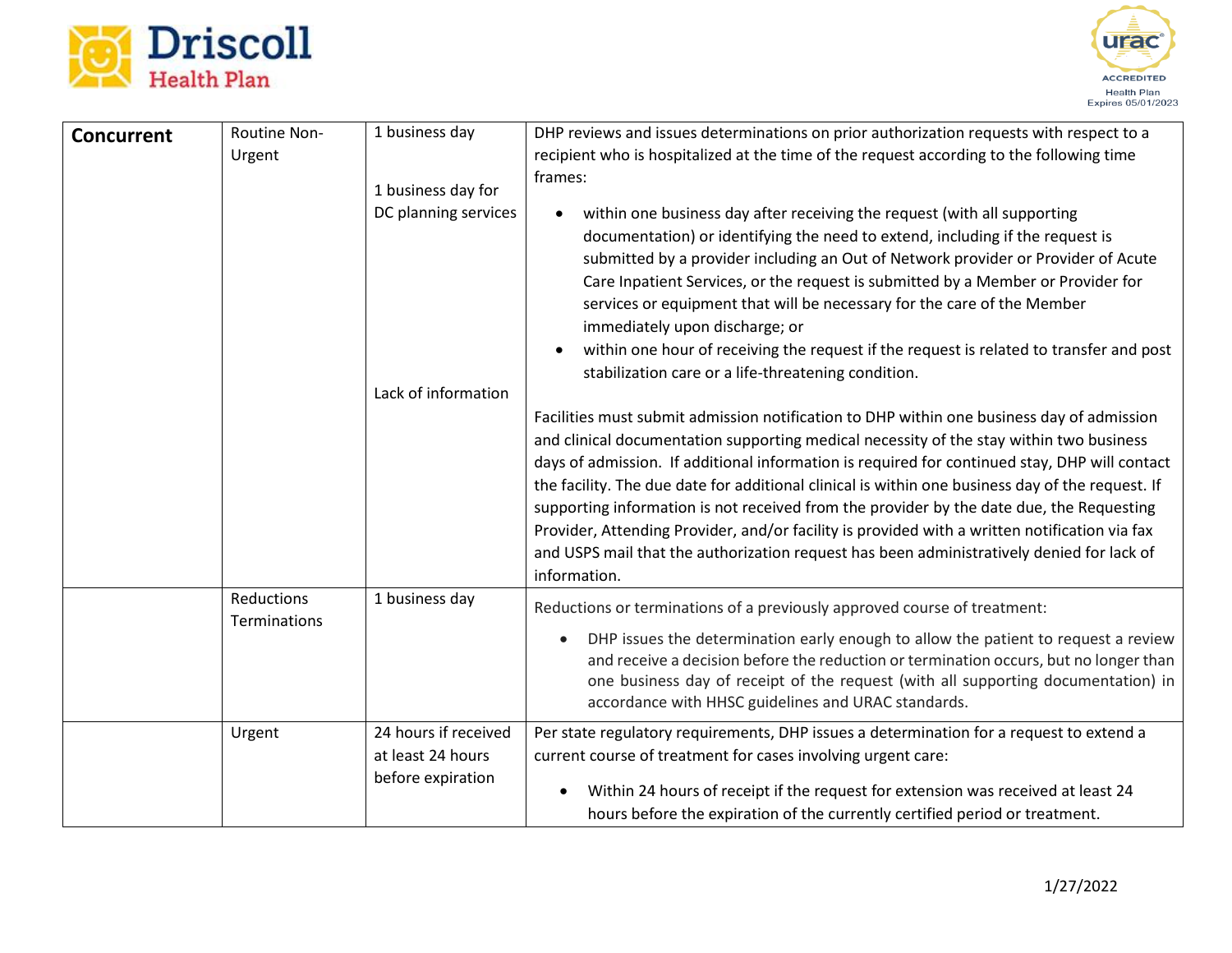



|               | 1 business day/72<br>hours if received<br>less than 24 hours<br>before expiration | Within one business day / 72 hours (whichever is sooner) of receipt if the request<br>for extension was received less than 24 hours in advance of expiration of the<br>currently certified period or treatment.                                                                                                                                                                                                                               |
|---------------|-----------------------------------------------------------------------------------|-----------------------------------------------------------------------------------------------------------------------------------------------------------------------------------------------------------------------------------------------------------------------------------------------------------------------------------------------------------------------------------------------------------------------------------------------|
| Retrospective | 30 calendar days<br>Lack of Information                                           | DHP will issue a determination within 30 calendar days from the receipt of request for a<br>retrospective UM determination.<br>If no clinical information is provided with the request, or if the information provided is<br>insufficient to make a medical necessity determination, the provider is contacted via fax,                                                                                                                       |
|               |                                                                                   | phone, or both specifying the information being requested and the timeframe in which it is<br>due (three business days). If supporting information is not received from the provider<br>within three business days, the Requesting Provider, Attending Provider, and/or facility is<br>provided with a written notification via fax and USPS mail that the authorization request<br>has been administratively denied for lack of information. |
|               |                                                                                   | DHP may allow a one-time extension not to exceed 15 calendar days if the organization<br>determines that an extension is necessary because of matters beyond the control of the<br>organization.                                                                                                                                                                                                                                              |
|               |                                                                                   | DHP notifies the provider and Member, prior to the expiration of the initial 30 calendar day<br>period, of the circumstances requiring the extension and the date when the plan expects to<br>make a decision.                                                                                                                                                                                                                                |
|               |                                                                                   | If the extension is required because the provider or Member fails to submit necessary<br>information to decide the case, the notice of extension must specifically describe the<br>required information and the timeframe in which it is due. The Member must be given at<br>least 45 calendar days from receipt of notice to respond to the plan request for more<br>information.                                                            |